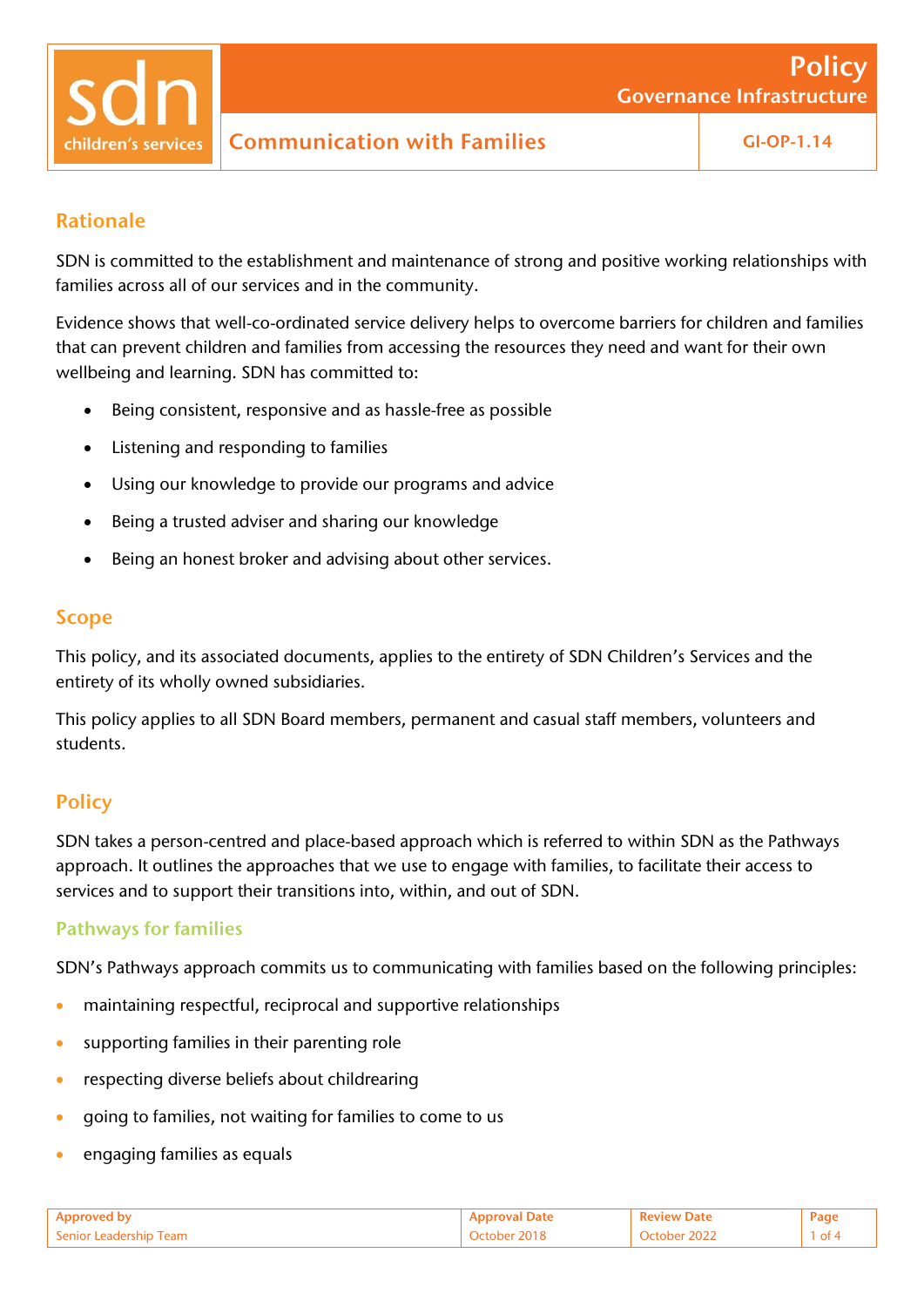- understanding family and community priorities
- creating child and family-friendly, inclusive and non-stigmatising services and environments
- communicating in a personal and genuine way
- supporting understanding of SDN services and options in the community
- establishing key relationships early to support consistency and reliability
- knowing the community and staying informed
- activating a Team around the Child when multiple agencies and/or multiple professional disciplines are involved with a child or when a family is facing specific challenges
- developing 'family-held' material that they can use to share information about their child's abilities and learning needs with others.

# Meeting individual families' communication needs

Staff will encourage families to discuss their communication needs, and make families aware of the methods of communication currently used by the service.

The organisation's philosophy, vision, purpose and values will be clearly displayed in services, and families will be made aware of how to access policy information.

Where possible, SDN will support communication for families whose first language is not English by utilising staff members who speak the same language as the family, or by using professional translation and interpreting services when these are needed to support a child and family's access to an SDN service.

Where possible, SDN will utilise professional sign interpreters when required to support access to an SDN service by a family who use sign language as their primary means of communication.

Staff will be sensitive to the literacy levels of each individual, taking time to pass on information verbally where there is a risk that families might not fully understand a written document.

## Listening to families

SDN will seek regular feedback from families and welcomes unsolicited feedback. Families will be encouraged to submit unsolicited feedback through SDN's website or through feedback forms available at each SDN location.

Feedback that is a complaint will be managed in line with SDN's Complaints Management Policy and associated Procedure.

All research will be conducted in accordance with our Research and Evaluation at SDN Policy.

## Family engagement

SDN engages with families in a range of ways including:

- regular reports to families on their child's activities, program and progress
- notification to parents about incidents or events that may impact their child

| <b>COMMUNICATION WITH FAMILIES POLICY</b> |                      | $GI-OP-1.14$       |        |
|-------------------------------------------|----------------------|--------------------|--------|
| <b>Approved by</b>                        | <b>Approval Date</b> | <b>Review Date</b> | Page   |
| Senior Leadership Team                    | October 2018.        | October 2022       | 2 of 4 |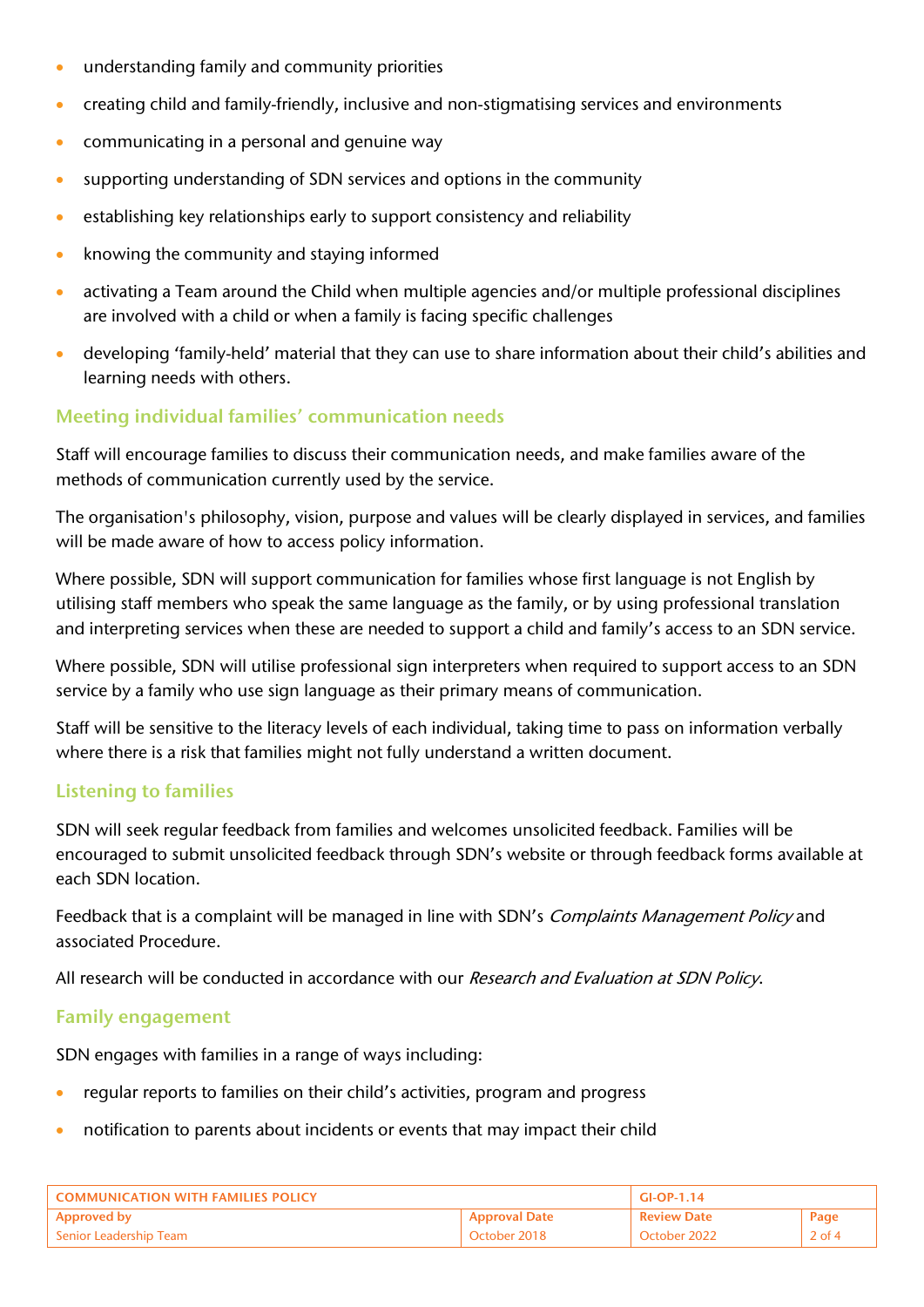- service-specific updates and information required by legislation to be displayed or made available
- participation in community events
- SDN organisational messages, policies and strategic plans.

Where an SDN Children's Education and Care Centre wishes to have a centre committee, it will be open to all families of enrolled children and all staff members working at the centre. More detail on the establishment, responsibilities and running of centre committees is outlined in Centre Committees Procedure.

## Managing personal, sensitive and health information

SDN staff members may collect, use, store or disclose personal, sensitive and health information about individuals in order to provide an effective service to a child, family or another service. This information will be managed in line with SDN's Privacy Policy and Records Management Policy, and their associated Procedures.

# Related SDN Documents

#### Policies

- GI-HLP-1.01: Policy Framework
- GI-HLP-1.04: Equity, Social Justice and Social Inclusion
- GI-HLP-1.05: Aboriginal and Torres Strait Islander Engagement
- GI-HLP-1.09: Privacy
- GI-HLP-1.10: Code of Conduct
- GI-HLP-1.11: Social Media and Electronic Communications
- GI-HLP-1.19: Research and Evaluation at SDN
- GI-OP-1.13: Complaints Management
- LGL-HLP-8.03: Records Management

#### Procedures

- GI-PRO-1.01-01: Policy Development and Review
- GI-PRO-1.14-01: Feedback Management
- GI-PRO-1.14-02: Centre Committees
- GI-PRO-1.13-01: Complaints Management

#### Other SDN Documents

- GI-ADD-1.11-A: Social Media and Electronic Communications Protocols
- Pathways for Families Discussion Paper

| <b>COMMUNICATION WITH FAMILIES POLICY</b> |                      | $G$ I-OP-1.14      |          |
|-------------------------------------------|----------------------|--------------------|----------|
| <b>Approved by</b>                        | <b>Approval Date</b> | <b>Review Date</b> | Page     |
| Senior Leadership Team                    | October 2018         | October 2022       | $3$ of 4 |